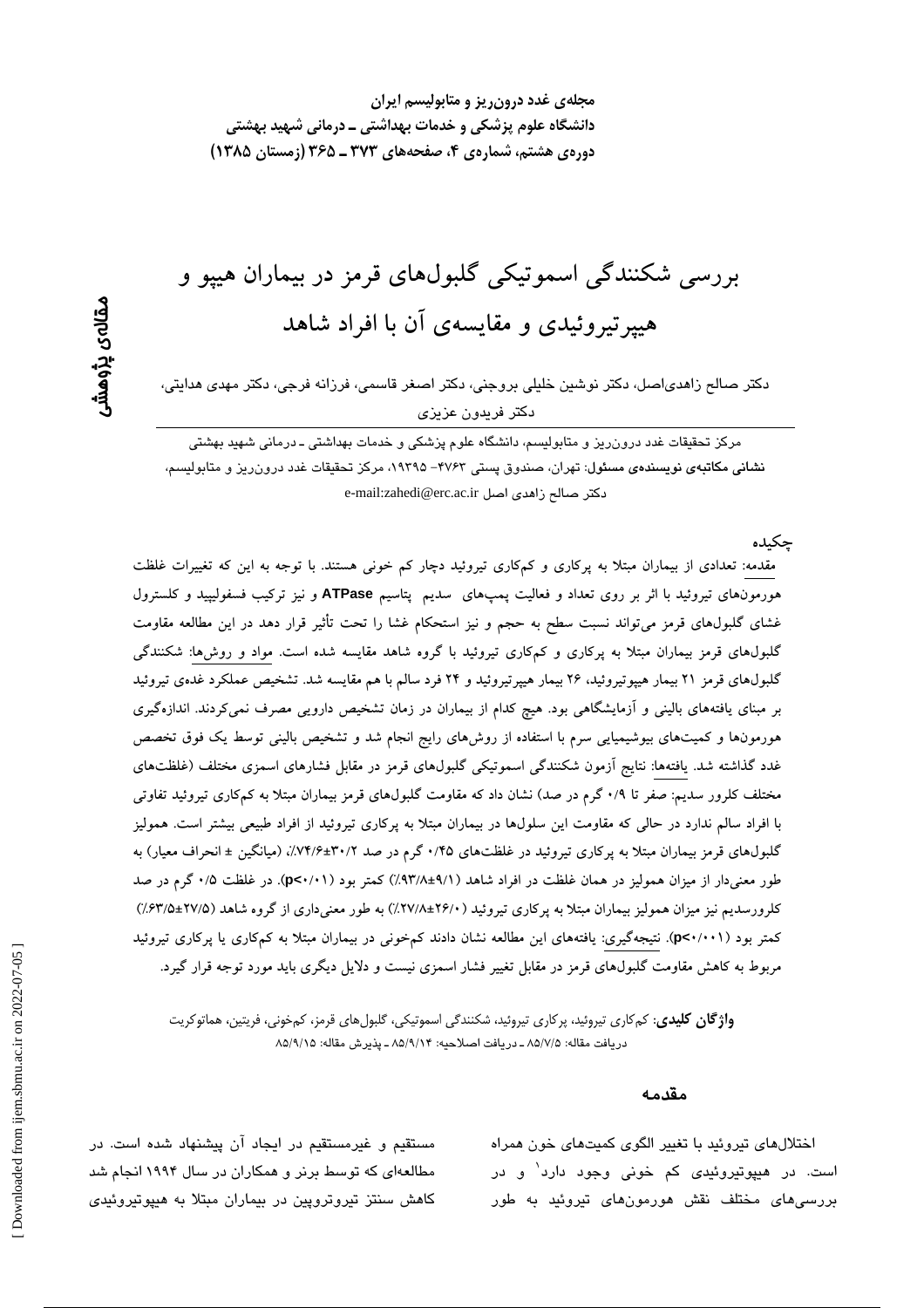به عنوان عامل کم خونی در این بیماران پیشنهاد شد.<sup>۲</sup> در بیماران هیپوتیروئیدی کمخونی میکروسیتک هیپوکرومیک همراه با کمبود آهن و کمخونی ماکروسیتک همراه با اسید فولیک و کمبود ویتامین  $\mathrm{B}_{12}$  دیده شده است. $^\mathrm{7}$  مدت زمان بقای گلبولهای قرمز (نیمه عمر) در بیماران هیپوتیروئید کم میشود که نشاندهندهی همولیز سریعتر گلبولهای قرمز در این بیماران است.<sup>۴</sup> اگرچه مطالعههای دیگر اختلافی بین نیمه عمر گلبولهای قرمز بیماران هیپوتیروئید و افراد شاهد مشاهده نشده است<sup>۵۶</sup> در گزارشهایی هم در رابطه با همولیتیک بودن کمخونی در بیماران هیپوتیروئید وجود دارد.<sup>۷۸</sup>

شواهدی وجود دارد که در بیماران متبلا به پرکاری تیروئید نیز کم خونی مشاهده میشود. در برخی مطالعهها کمخونی مزمن همراه با پرکاری تیروئید گزارش شده است. ٔ در مطالعهای که پرلمن و همکاران انجام دادند کمخونی خفیف در بیماران مبتلا به پرکاری تیروئید وجود داشت که با درمان بیماری تصحیح شد. `` کوبوتا و همکاران در سال ۱۹۹۳ گزارش کردند که در بیماران مبتلا به پرکاری تیروئیدی، به دنبال درمان با داروهای ضد تیروئیدی، هموگلوبین، تعداد گلبولهای قرمز و هماتوکریت افزایش می یابد.'' همولیتیک بودن کمخونی در بیماران هیپرتیروئید نیز گزارش شده است. اوگیسهارا و همکاران یک مورد از پرکاری تیروئید را گزارش کردند که طی آن کمخونی همولیتیک بیمار با درمان پرکاری رفع و شکنندگی گلبولهای قرمز نیز کمتر شد.''

به نظر میرسد اثر هورمونهای تیروئید در فعالیت پمپ سدیم۔ پتاسیم ATPase در غشای گلبولهای قرمز عکس بافتهای دیگر باشد. نشان داده شده است که فعالیت پمپ سدیم۔ پتاسیم در غشا*ی* گلبولها*ی* قرمز بیماران هیپرتیروئید كاهش پيدا مىكند.<sup>۱۳</sup> همچنین غلظت سدیم در داخل اریتروسیتهای این بیماران بیشتر از افراد شاهد است.<sup>۱۵۸۴</sup>

در بررسی بیماران مبتلا به هیپر و هیپوتیروئیدی در مقایسه با افراد شاهد نشان داده شد که تعداد پمپ سدیم۔ پتاسیم غشای گلبولهای قرمز بیماران مبتلا به هیپرتیروئیدی کاهش پیدا میکند. در بیماران هیپوتیروئید اگرچه <mark>تغ</mark>ییر در جهت افزایش وجود داشت اما معنیدار نبود. ۱٬ اکرومانایاگام و همکاران نیز نشان دادند که کاهش فعالیت پمپ سدیم پتاسیم ATPase در گلبول های قرمز افراد هیپرتیروئید و نیز کاهش میزان اتصال اوابائین به غشای گلبولهای قرمز در این بیماران یک اثر اختصاصی نیست و ناشی از یک اثر عمومی

در پروتئینهای غشای میباشد.<sup>۱۷</sup> اوگاساوارا و همکاران در سال ۱۹۹۳ در مطالعهای نشان دادند که تعداد و فعالیت یمپ سدیم۔ پتاسیم ATPase در بیماران هیپرتیروئید کاهش و در بیماران مبتلا به هیپوتیروئیدی افزایش مییابد.<sup>۱۸</sup> دریوا و ویرسی در مطالعهای در سال ۱۹۹۸ نشان دادند که فعالیت پمپ سدیم۔ پتاسیم ATPase در گلبولهای قرمز بیماران مبتلا به گریوز کاهش مییابد و تا مدت ۴ ساعت بعد از درآوردن تیروئید این اختلال ادامه دارد.<sup>۱۹</sup>

مطالعهها نشان مىدهند كه تغيير وضعيت هورمونهاى تیروئید بر محتوای لیپیدی و سیالیت غشای سلولها نقش دارد. براسیتوس و همکاران نشان دادند که در غشاهای تهیه شده از سلولهای ایپتلیال کولون موشهای هیپوتیروئید، مقدار اسبدهای چرب <mark>تغیی</mark>ر کرده و نسبت مولار کلسترول به فسفولیپید کمتر بوده است. این پژوهشگران نشان دادند که به دلیل تغییرات ذکر شده سیالیت غشای سلولها افزایش مے یابد. ``

تغییر در مقدار فسفولیپیدها و کلسترول در غشای نورونهای مغز حیوانات هیپوتیروئید نیز بررسی شده است. نشان داده شده است که سیالیت در غشای نورونهای موشهای هیپوتیروئید کمتر است و این کاهش را عمدتاً ناشی از تغییر در نسبت فسفاتیدیل کولین، اسفنگومیلین و فسفاتيديل اتانول آمين مىدانند تا تغيير در نسبت فسفاتيديل کولین به کلسترول یا پروتئین به فسفولیپید.<sup>۳۱</sup>

اثر هورمونهای تیروئید در تغییر مقدار فسفولیپیدهای غشای گلبولهای قرمز نیز اخیراً مورد توجه قرار گرفته و پیشنهاد شده که در حالتهای پرکاری و کمکاری تیروئید کلسترول بین پلاسما و غشای گلبولهای قرمز میتوانند مبادله شوند. در حالت پرکاری تیروئید کلسترول از پلاسما به غشا منتقل میشود و در کمکاری تیروئید برعکس است و این جا به جایی فعال میتواند در تعیین مقدار کلسترول پلاسما نقش داشته باشد.<sup>۲۲٬۲۲</sup> در این مطالعه با توجه به نقش هورمونهای تیروئید بر عوامل مؤثر در حجم گلبولهای قرمز و نیز سیالیت غشای آنها، میزان مقاومت گلبولهای قرمز بیماران مبتلا به کمکاری و پرکاری تیروئید در محیط حاوی غلظتهای مختلف کلرور سدیم با افراد شاهد مقایسه شده است تا تعیین شود که آیا کمخونی مشاهده شده در این بیماران مرتبط با شکنندگی گلبولهای قرمز است یا عوامل دیگری در این مسأله دخیل هستند.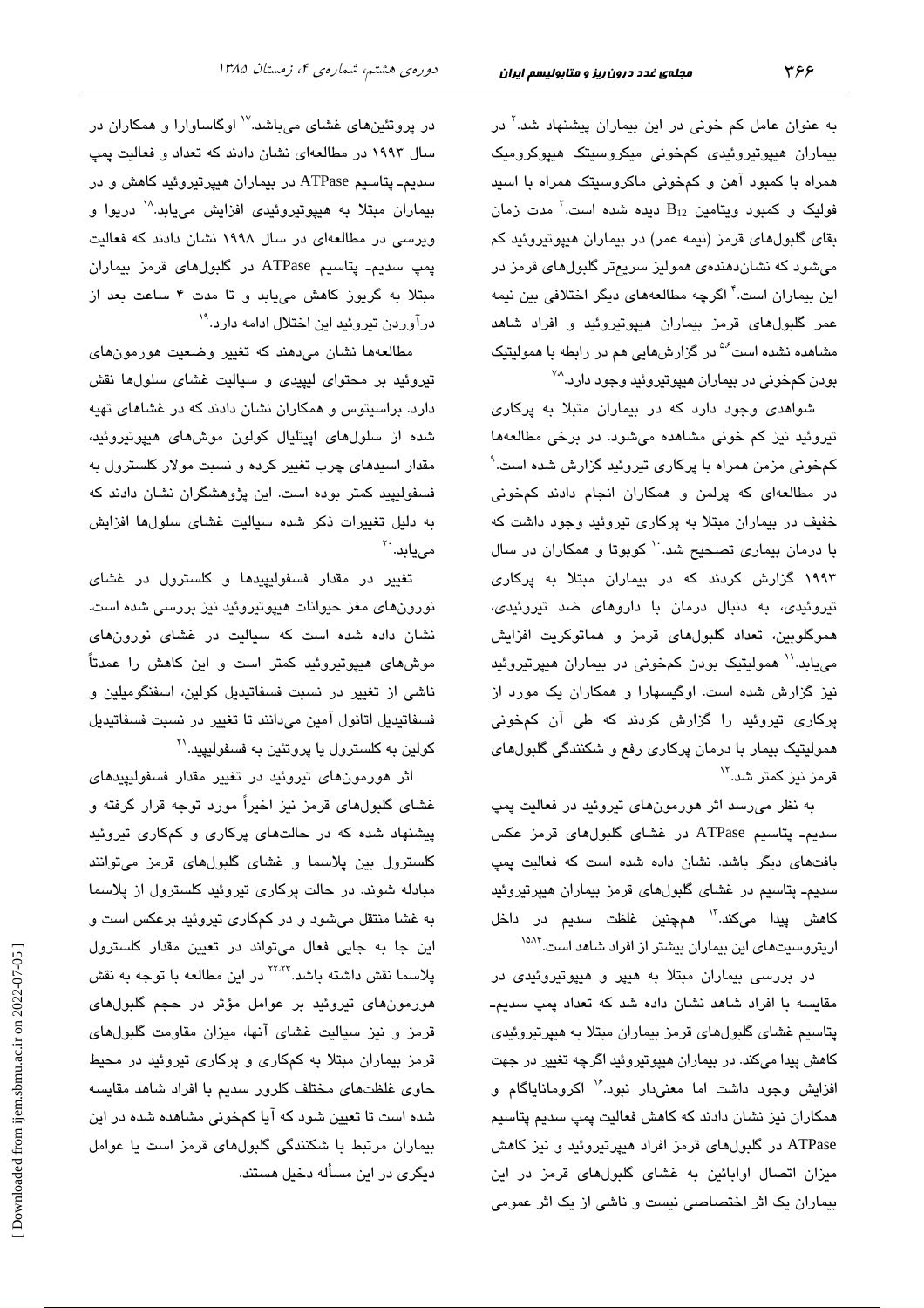## مواد و روشها

این مطالعه از نوع توصیفی ـ مقطعی<sup>:</sup> است که در آن بیماران مبتلا به کمکاری و پرکاری تیروئید با نمونهگیری ساده از مراجعه کنندگان به درمانگاه غدد بیمارستان طالقانی انتخاب شدند. نوع بیماری توسط پزشک فوق متخصص مشخص و پس از اخذ رضایت برای انجام آزمایشها بیمار به آزمایشگاه معرفی شد. این افراد بر مبنای اظهار نظر خود حداقل از یک ماه قبل علایم بیماری را دارا بودند. شرط استفاده از نتایج اندازهگیری، تأیید کمکاری و یا پرکاری بر مبنای الگوی هورمونی و علایم بالینی بود. افراد گروه شاهد از بین همراهان بیمار، پرسنل بیمارستان و مرکز تحقیقات غدد درون ریز و متابولیسم دانشگاه شهید بهشتی انتخاب شدند. افراد گروه شاهد از نظر جنس، سن و وزن با گروه بیمار یکسان سازی شدند و دقت شد که علایم بالینی اختلال تيروئيد يا هر نوع اختلال ديگري نداشته باشند.

از بیماران نمونه خون تهیه، ۵ میلی لیتر از آن روی EDTA" و بقيه سانتريفوژ و از سرم جدا شد. سرم جدا شده تا زمان اندازهگیری کمیتها بیوشیمیایی در ۸۰– درجه سانتیگراد نگهداری شد. ۲ میلیلیتر از خونی که روی EDTA گرفته شده بود با کلرور سدیم ۹ در هزار سه بار شسته و برای تعیین شکنندگی گلبولهای قرمز استفاده شد. از بقیهی نمونهی خون تهیه شده روی EDAT، کمیتهای خون با استفاده از دستگاه اتوماتیک شرکت مرک<sup>نن</sup> تعیین شد.<br>ت

برای تعیین شکنندگی گلبولهای قرمز، ابتدا سلولها سه بار با کلرور سدیم ۹ گرم در هزار شسته شدند و سپس در غلظتهای مختلف کلرور سدیم (صفر تا ۹ گرم در هزار) به صورت سه تایی قرار گرفته، نیم ساعت در دمای ۳۷ درجهی سانتیگراد انکوبه شدند. سپس لولهها سانتریفوژ و دانسیتهی اویتیک قسمت بالایی" در طول موج ۵۴۰ نانومتر قرائت و درصد همولیز نمونهها نسبت به دانستیهی اویتیک لولهی صفر که همولیز آن ماکزیمم در نظر گرفته شد، محاسبه گردید.<sup>۲۴</sup> در این روش مقاومت گلبولها*ی* قرمز در

i- Cross-sectional

- ii- Ethylen diamin tetraacetic acid
- iii- Merck
- iv-Supernatant

مقابل غلظتهای مختلف کلرور سدیم (صفر تا ۹ گرم در هزار) بررسی شد. محلول ۹ گرم در هزار کلرور سدیم دارای اسمولاریتهای تقریباً برابر ۳۰۰ میلی اسمول در لیتر است که با اسمولاریتهی پلاسما برابر است. و محلولهای با غلظت کمتر کلرور سدیم اسمولاریتهی پایینتر از پلاسما دارند و هيپوتونيک محسوب میشوند.

تمام اندازهگیریهای هورمونی و بیوشیمیایی سه گروه  $(TT_3)$  در یک مرتبه انجام شد. مقادیر تری یدوتیرونین تام (TT3)، تیروکسین تام (TT4) و میزان جذب (T3 uptake) در این بررسی با روش رادیوایمونواسی و TSH با روش ایمونورادیومتریک با استفاده از کیتهای تهیه شده از شرکت کیمیا پخش (تهران ـ ایران) اندازهگیری شدند. ضریب تغییرات داخل اندازهگیری برای این متغیرها به ترتیب ۷، ۶/۳، ۴/۲ و. ۷/۷ درصد بودند.

اریتروپوئتین و فریتین به روش ایمونوآنزیمو متریک با استفاده از کیتهای کمپانی DRG با ضریب تغییرات داخل اندازهگیری به ترتیب ۸/۴ و ۷/۵ درصد اندازهگیری شدند.

تریگلیسرید، کلسترول، آهن و ظرفیت کل اتصال به آهن براساس روش رنگ سنجی با استفاده از کیتهای شرکت پارس آزمون (با ضریب تغییرات داخل اندازهگیری کمتر از ۲/۵٪) اندازهگىرى شد.

نتایج اندازهگیریها به صورت (میانگین ± انحراف معیار) نشان داده شده است. برای مقایسهی یافتهها بین گروهها از روشهای آماری آنالیز واریانس مقادیر تکرار شده و Tukey post-hoc استفاده شد. با توجه به توزيع نامتقارن غلظتهای TSH برای آزمون آماری این کمیت از روش من ويتني U استفاده شد. سطح معنى دار تفاوتها كمتر از ۰/۰۵ در نظر گرفته شد.

### بافتهها

همهی افراد مورد بررسی مؤنث بوده و تفاوت معنیداری از نظر سن نداشتند. (میانگین± انحراف معیار) سن افراد شاهد (تعداد=۲۴)، مبتلا به کمکاری تیروئید (تعداد=۲۱) و مبتلا به پرکاری تیروئید (تعداد=۲۶) به ترتیب ۰/۷+۲۵/۹، ۳۵/۹±۱۰/۷ و ۳۴/۶±۱۳/۶ سال بود. محدودهی سنی افراد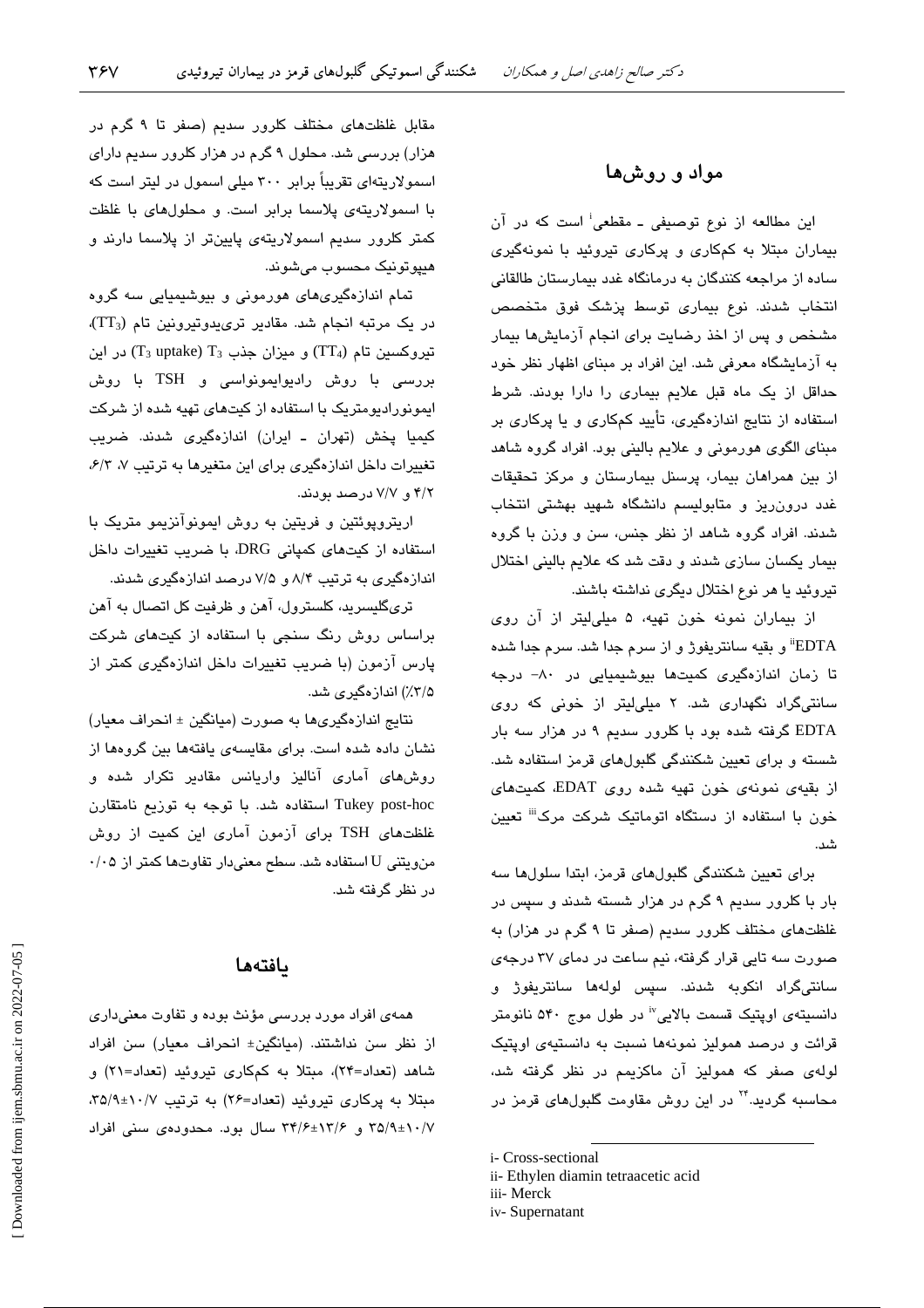| هييرتيروئيد                                                                      | هيپوتيروئيد                                                                        | شاهد                                                      | متغير                                           |
|----------------------------------------------------------------------------------|------------------------------------------------------------------------------------|-----------------------------------------------------------|-------------------------------------------------|
| (Mean±SD)                                                                        | (Mean±SD)                                                                          | $(Mean \pm SD)$                                           |                                                 |
| $\cdot/\cdot \mathcal{A} \pm \cdot/\cdot \Lambda^{\ddagger}$                     | $\frac{1}{2}$                                                                      | 1/۶۸±1/۵۳                                                 | هورمون محرک تیروئید (میلی یونیت در میلی لیتر)   |
| $10/9 \pm 7/0^{\frac{1}{4}}$                                                     | $\Upsilon/\Delta \pm \Upsilon/\Upsilon^{\ddagger}$                                 | $9/1$ $\pm$ $7/7$                                         | تیروکسین (میکروگرم درصد میلیلیتر)               |
| $TTY/Y \pm 10.70^{\ddagger}$                                                     | 11/1/T±VQ/1                                                                        | 171/0±٣٩/۴                                                | تری پدوتیرونین (نانوگرم در صد میلیلیتر)         |
| $\mathbf{Y}$ $\mathbf{Y}$ $\cdot$ $\pm \mathbf{Y}$ $\mathbf{Y}$ $\mathbf{Y}$     | $\Upsilon \Upsilon / \Upsilon \pm \Upsilon / \mathcal{R}^{\ddagger}$               | $\mathbf{Y} \cdot (\mathbf{A} \pm \mathbf{1})/\mathbf{Y}$ | $\left(\frac{1}{2}\right)$ میزان جذب $T_3$      |
| $Y\Lambda/\Delta \pm YY/\gamma$                                                  | $\Upsilon \eta / \Upsilon \pm \Upsilon \eta / \cdot$                               | $YQ/\lambda + YQ/\lambda$                                 | فریتین (نانوگرم در میلیلیتر)                    |
| $9V/\lambda \pm 79/\Delta$                                                       | $95/7 \pm 19/0$                                                                    | $\Lambda$ 9/ $\epsilon$ + $\Upsilon$ 1/ $\Upsilon$        | آهن (میکروگرم درصد میلیلیتر)                    |
| $\tau\tau\tau/\nu_{\pm}\nu\tau/\Delta$                                           | $YAY/Y+\Delta Y/\lambda$                                                           | <b>TTF/F±FF/1</b>                                         | ظرفیت کل اتصال آهن (میکروگرم در صد میلیلیتر)    |
| $\backslash \cdot \backslash / \cdot \pm \mathfrak{r} \backslash / \vartriangle$ | 101/۶±۶۹/۹                                                                         | 118/9±85/1                                                | تریگلیسرید (میلیگرم در صد میلیلیتر)             |
| $Y^{\alpha}/4$ + $Y^{\gamma}$                                                    | $\mathbf{Y}\mathbf{Y}\mathbf{Y}/\cdot\pm\mathbf{V}\mathbf{Y}/\mathbf{Q}^{\dagger}$ | $Y \cdot 1 / \cdot \pm Y \cdot 1 / 5$                     | کلسترول (میلیگرم در صد میلی لیتر)               |
| $\mathbf{f}/\Lambda \cdot \pm \cdot / \cdot \mathbf{q}^{\dagger}$                | $\mathbf{f}/\mathbf{f}$ + $\cdot/\mathbf{f}$                                       | $\mathfrak{r}/\mathfrak{r}\cdot\pm\cdot$ / $\cdot$ 0      | تعداد گلبولهای قرمز(میلیون در میلی متر مکعب)    |
| $\frac{1}{\gamma + 1}$                                                           | $Y/Y_{\pm}Y/\epsilon$                                                              | $\frac{\Upsilon}{\Upsilon}$                               | هموگلوبین (گرم در صد)                           |
| $\Upsilon \Lambda / \Upsilon \pm \Upsilon / \Upsilon$                            | $\Upsilon V/\Lambda \pm \Upsilon/\Upsilon$                                         | $\Upsilon$ 9/0± $\Upsilon/\Upsilon$                       | هماتوكريت (درصد)                                |
| $V9/2\times 2/V^*$                                                               | $\Lambda \Delta / \mathfrak{r} \pm \mathfrak{F} / \mathfrak{r}^*$                  | 9.1.120                                                   | حجم متوسط گلبولهای قرمز (MCV، فمتو لیتر)        |
| $Y\Delta / \mathcal{A} \pm Y/Y +$                                                | $Y \Lambda / \cdot \pm Y / V^*$                                                    | $Y9/\lambda \pm 1/F$                                      | ميزان هموگلوبين در هر گلبول قرمز (MCH، پيكوگرم) |

جدول ۱– یافتههای هورمونی و بیوشیمیایی در بیماران هیپوتیروئید، هیپرتیروئید و شاهد

\* p کمتر از ۰/۰۵ در مقاسبه با گروه شاهد، †: p کمتر از ۰/۰۱ در مقاسبه با گروه شاهد، ‡: p کمتر از ۰/۰۰۱ در مقاسبه با گروه شاهد

بررسی شده نیز به ترتیب ۵۵–۰۹، ۶۷–۰٪ ۶۵–۱۷ سال بود. غلظت هورمون تیروکسین (TT4) افراد مبتلا به کمکاری تیروئید به طور معنیدار (p<٠/٠٠١) کمتر از افراد شاهد و  $(p<\cdot/\cdot\cdot)$  در افراد میتلا به پرکاری تیروئید به طور معنیدار بیشتر بود است (جدول ۱).

غلظت  $T_3$  در افراد مبتلا به پركارى تيروئيد به طور معنیدار (p<٠/٠٠١) از افراد گروه شاهد بیشتر بود در حالی که کاهش آن در بیماران هیپوتیروئید به سطح معنیدار  $T_3$  نرسید. نتایج اندازهگیریها نشان میدهد که میزان uptake افراد هیپوتیروئید به طور معنیدار کمتر و در افراد هیپرتیروئید بیشتر از افراد طبیعی بود (هر دو p<٠/٠٠١) (جدول ۱).

غلظت MIU) TSH در میلی لیتر) افراد هیپوتیروئید به طور معنیٍدار بیشتر از افراد گروه شاهد و در افراد هیپرتیروئید کمتر بود (p<٠/٠٠١) (جدول ١).

تعداد گلبولهای قرمز در افراد هیپوتیروئید و هیپرتیروئید تفاوت معنى دارى با تعداد آنها در افراد طبيعى ندارد. اين در حالي است که مقدار هموگلوبين در افرد هيپوتيروئيد به طور معنی دار از افراد طبیعی کمتر بود (p<٠/٠۵). مقدار هموگلویین

در افراد هیپرتیروئید اگرچه کمتر از افراد شاهد بود ولی تفاوت به سطح معنیدار نرسید. محاسبهی محتوای هموگلوبین هر کدام از گلبولهای قرمز نشان میدهد که مقدار هموگلوپولین در گلبولهای قرمز بیماران هیپوتیروئید و هیپرتیروئید به طور معنیدار از گروه شاهد کمتر است (به ترتیب p<٠/٠٥) و p<٠/٠٠) (جدول ١).

درصد حجمی گلئولهای قرمز (هماتوکریت) در افراد شاهد، هیپرتیروئید و هیپوتیروئید تفاوت معنیداری نداشت. این در حالی است که حجم متوسط گلبولهای قرمز گروه هیپوتیروئید و گروه هیپرتیروئید به طور معنیٍدار کمتر از گروه شاهد بود (به ترتیب p<٠/٠۵ و p<٠/٠١) (جدول ١).

غلظت فريتين، آهن و ظرفيت اتصال به آهن سرم تفاوت معنیداری در افراد هیپوتیروئید و هیپرتیروئید نداشتند (جدول ۱). همچنین غلظت تریگلیسرید سرم افراد شاهد اختلاف معنی داری با غلظت آن در افراد هیپوتیروئید و هیپرتیروئید نداشت در حالی که غلظت کلسترول در افراد هیپرتیروئید به طور معنیداری از افراد گروه شاهد کمتر بود. غلظت کلسترول در افراد هیپوتیروئید در مقایسه با افراد شاهد به طور معنی دار بیشتر بود.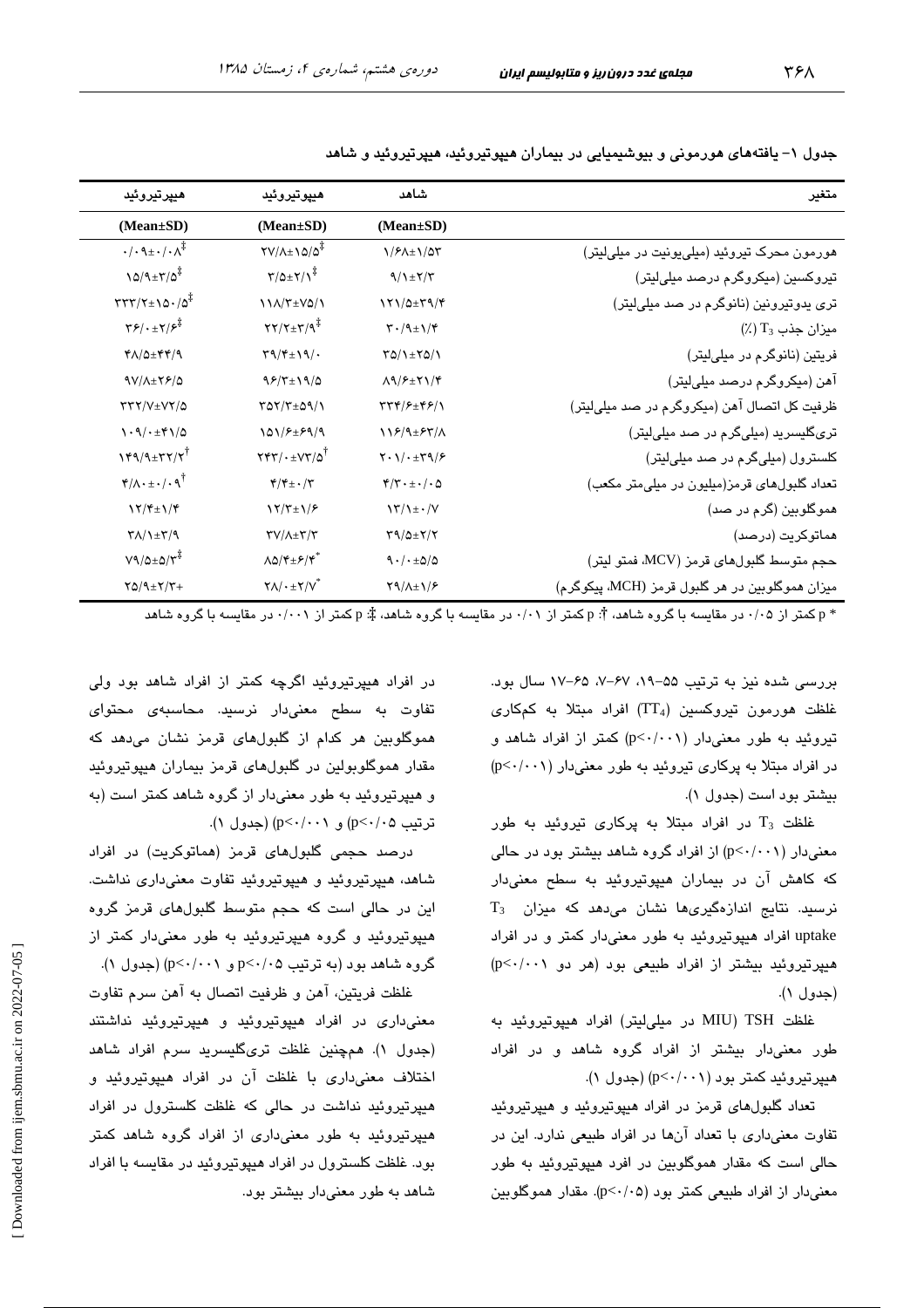نمودار ١ (ميانگين±انحراف معيار) درصد هموليز گلبولهای قرمز افراد شاهد، هیپوتیروئید و هیپرتیروئید را در مقابل غلظتهای فزایندهی کلرور سدیم صفر تا ۰/۹ گرم در صد میلیلیتر نشان میدهد. مقایسه*ی* درصدها*ی* همولیزها نشان میدهد که میزان همولیز گلبولهای قرمز بیماران هیپوتیروئیدی در هیچ کدام از غلظتهای آزمایش شده تفاوت معنیداری با گروه شاهد نداشته در حالی که

میزان همولیز نمونههای تهیه شده از بیماران هیپرتیروئید در غلظتهای ۰/۵،۰/۵، ۰/۷، ۰/۷۵، ۰/۸، به ترتیب ۰/۸+۷۴ ۲۷/۷±۵/۵ ۰/۶۲، ۵/۵±۰/۶۷، ۵/۵±۰/۶۷ به طور معنیدار از میزان همولیز در گروه شاهد به ترتیب ۹۲±۹۲، ۶۴±۵/۶، ۷/۶±۰/۲۹ و. ۷/۶±۰/۲۲ کمتر بود (p<۰/۰۵۱) (نمودار ۱، جدول ۲).

جدول ٢– درصد همولیز گلبولهای قرمز

| هيپرتيروئيد                                                                    | هيپوتيروئيد                                                                                                                                      | شاهد                                                                              | غلظت كلرور سديم                   |
|--------------------------------------------------------------------------------|--------------------------------------------------------------------------------------------------------------------------------------------------|-----------------------------------------------------------------------------------|-----------------------------------|
| $SD$ میانگین ± انحراف معیار                                                    | ميانگين ± انحراف معيار                                                                                                                           | میانگین ± انحراف معیار                                                            | (گرم در صد میلیلیتر)              |
| $\frac{\gamma \cdot \mathcal{F}}{\nu \pm \gamma \sqrt{9}}$                     | $\gamma \cdot \gamma / \gamma \pm \gamma \cdot / \Delta$                                                                                         | $\mathcal{N} \cdot \mathcal{N}/\cdot \pm \Delta/\Lambda$                          | $\cdot/\cdot$ ۵                   |
| $\mathcal{N} \cdot \mathcal{K}/\mathcal{F} \pm \mathcal{K} \mathcal{N}/\Delta$ | $\eta \cdot \frac{1}{\epsilon}$                                                                                                                  | $\lambda \cdot \lambda/9 \pm 5/8$                                                 | $\cdot/\wedge$                    |
| $\binom{1-V}{f}$ + $\binom{V}{f}$                                              | $\lambda \cdot \lambda/9 \pm \Lambda/\Upsilon$                                                                                                   | $\mathcal{N} \cdot \frac{1}{\mathcal{N}} \mathcal{N} \pm \mathcal{N}/\mathcal{N}$ | $\cdot/\backslash \vartriangle$   |
| $\lambda \cdot \gamma / \lambda \pm \lambda / \gamma$                          | $9\Lambda/9\pm V/\mathfrak{S}$                                                                                                                   | $9V/\lambda \pm 9/8$                                                              | $\cdot/$ ٢                        |
| $\lambda \cdot \Delta / \lambda \pm \Upsilon \Upsilon / \Lambda$               | $99/\text{Y+V}$ .                                                                                                                                | $9V/\Delta \pm V/F$                                                               | $\cdot$ /۲۵                       |
| $\Upsilon \cdot \Upsilon / \Delta \pm \Upsilon \Upsilon / \Upsilon$            | $95/V \pm 1.40$                                                                                                                                  | $9V/9=9/\Lambda$                                                                  | $\cdot/\tau$                      |
| $90/\mathfrak{r}$ + $\mathfrak{r}/\mathfrak{r}$                                | $\backslash\cdot\cdot/\backslash\pm\mathsf{V}/\mathsf{O}$                                                                                        | $\Lambda \cdot \cdot / \Upsilon \pm \Lambda / \Lambda$                            | $\cdot$ /٣۵                       |
| $\langle \cdot \rangle / V_{\pm} \rangle$                                      | $9\Lambda/\Delta \pm \Lambda/\cdot$                                                                                                              | $9V/F+9/r$                                                                        | $\cdot$ /۴                        |
| $Vf/\mathcal{F} \pm f \cdot / \mathcal{F}^{\dagger}$                           | $\ensuremath{\mathsf{q}}\xspace \cdot \!/\ensuremath{\mathsf{r}}\xspace \pm \ensuremath{\mathsf{q}}\xspace \,/\! \ensuremath{\mathsf{q}}\xspace$ | $97/\lambda \pm 9/\gamma$                                                         | $\cdot$ /۴۵                       |
| $\frac{1}{2}$                                                                  | $57/1+57/ V$                                                                                                                                     | $54/0 \pm 10/0$                                                                   | $\cdot/\Delta$                    |
| $\lambda \cdot / \Delta \pm \lambda / \Delta V$                                | $\frac{1}{2}$                                                                                                                                    | $\Lambda/\mathit{F}\pm\mathit{Y}/\cdot$                                           | $\cdot$ /00                       |
| $\frac{1}{\sqrt{2}}$                                                           | $\frac{1}{\sqrt{4}}$                                                                                                                             | $V/9$ ± $V/7$                                                                     | $\cdot$ /۶                        |
| 9/1.19/5                                                                       | $\frac{1}{\sqrt{2}}$                                                                                                                             | $V/V \pm V/\Upsilon$                                                              | $\cdot$ /۶۵                       |
| $\Delta$ / $\epsilon$ + $\tau$ / $\Delta^*$                                    | $\Lambda/\lambda \pm \lambda/\mathcal{F}$                                                                                                        | $V/F \pm 1/\Delta$                                                                | $\cdot/\vee$                      |
| $Q/P \pm Y/V^{\dagger}$                                                        | $\Lambda/\mathfrak{k} \pm \mathfrak{t}/\mathfrak{0}$                                                                                             | $V/\lambda \pm \frac{\sqrt{5}}{2}$                                                | $\cdot$ /V۵                       |
| $\Delta/\Delta \pm \Upsilon/\Upsilon^{\dagger}$                                | $\Lambda/\cdot \pm \lambda/\mathcal{F}$                                                                                                          | $V/V \pm 1/\lambda$                                                               | $\cdot/\wedge$                    |
| $Q/P \pm \Upsilon/\Upsilon$                                                    | $\Lambda/\Upsilon \pm \Upsilon/\Upsilon$                                                                                                         | $V/\Delta \pm \cdot /9$                                                           | $\cdot$ /<br>$\wedge\vartriangle$ |
| $\Delta/V \pm \Upsilon/\Upsilon^*$                                             | $\Lambda/\Upsilon \pm \Upsilon/\Upsilon$                                                                                                         | $V/F \pm V$ .                                                                     | $\cdot/9$                         |

\*: p کمتر از ۰/۰۵ در مقایسه با گروه شاهد، †: p کمتر از ۰/۰۱ در مقایسه با گروه شاهد، ‡: p کمتر از ۰/۰۰۱ در مقایسه با گروه شاهد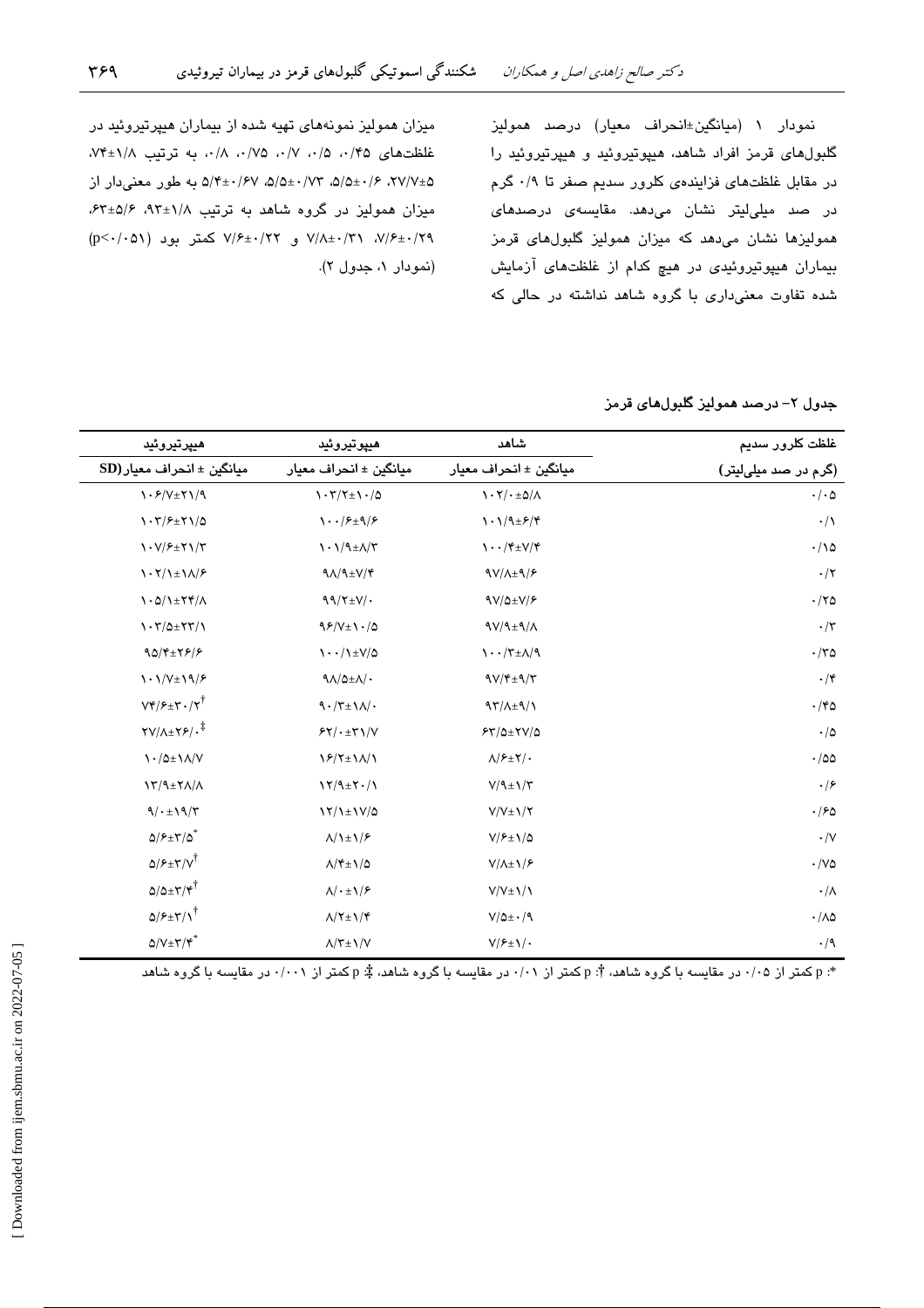

نمودار ۱– درصد همولیز گلبولهای قرمز افراد شاهد، هیپوتیروئید و هیپرتیروئید در غلظتهای مختلف کلرور سدیم (۰/۹–۰ گرم در صد میلیلیتر). نقطهها میانگین درصد همولیز را در گروههای مختلف نشان میدهند.

### بحث

نتایج مطالعه نشان می دهد که از نظر مقاومت در برابر كاهش فشار اسمزى، مقاومت گلبول قرمز بيماران مبتلا به یرکاری تیروئید در مقایسه با افراد طبیعی و بیماران هیپوتیروئید بیشتر و در فشارهای اسمزی پایین درصد همولیز آنها کمتر است. تمام افراد بررسی شده در این مطالعه مؤنث بودند و مقايسهى ميانگين سن آنها نشان می دهد که از نظر سنی تفاوت معنی دار نداشتهاند. تمام بیماران هیپرتیروئید و هیپوتیروئید مورد بررسی در زمان مطالعه هیچگونه دارویی مصرف نمیکردند و در واقع تشخیص در آنها توسط مجریان طرح و در زمان مطالعه انجام شد. نتایج آزمونهای تیروئیدی نیز مشخص کنندهی هیپرتیروئید و یا هیپوتیروئید بودن بیماران مورد بررسی مے راشد.

تاکنون مطالعهای که شکنندگی گلبولهای قرمز را در برابر تغییر فشار اسمزی نشان دهد انجام شده است اما مطالعههای متعددی غیرطبیعی بودن کمیتهای خون در بیماران دچار اختلالهای تیروئید را توصیف کردهاند که بعضی از آنها به صورت گزارشهای موردی بوده است. جيو ـ اشپرو و همکاران يک مورد از کمخونی ايجاد شده به دنبال پرکاری تیروئید را گزارش کردند که به درمان با اریتروپوئتین نیز مقاوم بود.<sup>۲۴</sup> نگتینگل و همکاران وجود

کمخونی را در درصدی از بیماران هیپرتیروئید گزارش کرده، نشان دادند که با درمان هیپرتیروئیدی هموگلوبین این بیماران به حالت طبیعی بازمی،گردد.<sup>۲۵</sup> ردی و همکاران گزارش کردند که ۸/۵ درصد از بیماران هیپرتیروئید مطالعه شده توسط آنها کمخونی دارند.<sup>۲۶</sup> Hambsch و همکاران نیز انواع مختلف از کمخونی را در یک گروه از بیماران هیپرتیروئید طبقهبندی کردند.<sup>۲۷</sup> داس و همکاران در یک مطالعه که روی ۲۱ بیمار هیپوتیروئید انجام دادند، پیشنهاد کردند که اگرچه این بیماران در رابطه با ساختن عناصر خونی گلبولهای قرمز دچار اشکال هستند، این نقص در هموگلوبین و هماتوکریت بیماران منعکس نمیشود. در مطالعههای مذکور رابطهی نزدیکی بین میزان هورمونهای تیروئیدی و غلظت اریتروپوئتین وجود داشت ولی علی رغم بالا بودن اریترویوئتین در این بیماران کماکان مغز استخوان قادر به فعالیت شاهد در اریترویوئزیس نبود و بنا بر این نقص در فعالیت اریتروپویزیس را به مواد ضروری برای این  $\mathbf{B}_{12}$  پدیده نظیر آهن و ویتامین  $\mathbf{B}_{12}$  نسبت دادند. $^\mathcal{N}$  فرویدا و همکاران نیز وجود کمخونی را در چهار زن مبتلا به تیروتوکسیکوزیس گزارش کردند. اگرچه بیماران مورد مطالعهی آنها دارای ناراحتی قلبی نیز بودند، پژوهشگران نتیجه گرفتند که کمخونی در بیماران مورد مطالعه نتیجهی بیماری مزمن پرکاری تیروئید که با پلاسموسیتوز واکنشی نيز همراه است.<sup>۲۹</sup>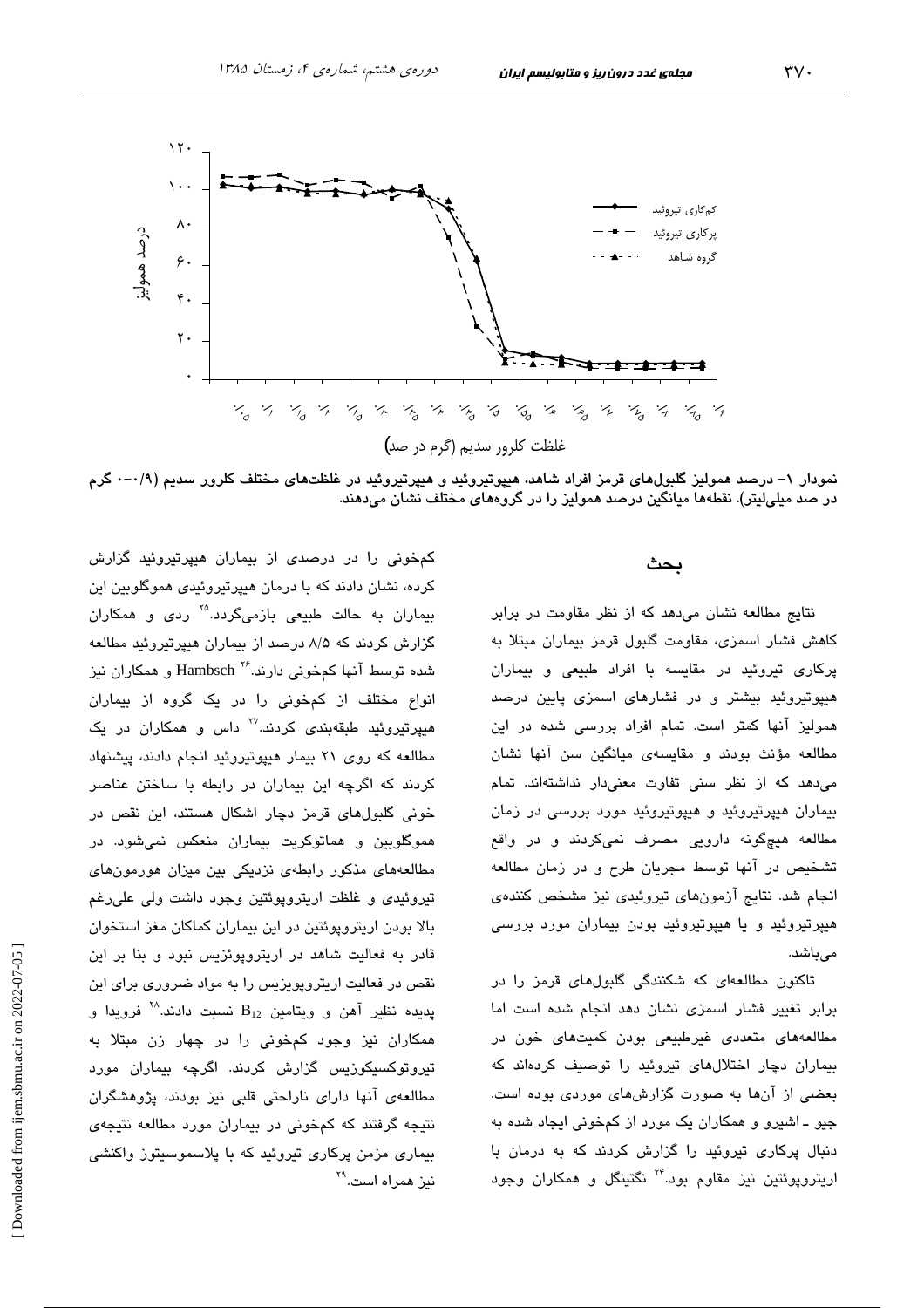تعداد گلبولهای قرمز در بیماران مطالعهی حاضر در مقایسه با گروه شاهد تفاوتی نداشت. با توجه به متابولیسم بالا در بافتهای بیماران هیپرتیروئید و در نتیجه نیاز به اکسیژن زیاد، نه تنها انتظار کاهش تعداد گلبولهای قرمز نمی رفت بلکه تعداد این عناصر سلولی بایستی بیشتر هم میشد. بنا بر این کمخونی که توسط مطالعههای دیگر گزارش شده<sup>۲۲–۲۴</sup> ولی در مطالعهی اخیر مشهود نیست دلایلی غیر از مشکل ساخته شدن در گلبولهای قرمز داشته است.<sup>۲۸</sup> اگرچه متوسط هموگلوبین اندازهگیری شده در این بررسی در مقایسه با گروه شاهد کمتر است، تفاوت معنیدار نیست. این عدم معنی دار بودن ممکن است به دلیل انحراف معیار بالای اندازهی هموگلوبینها باشد که در صورت افزایش تعداد بیماران مورد مطالعه میتوانست معنیدار بشود. هماتوکریت در این بیماران نیز تفاوت معنیدار با گروه شاهد نداشت اگرچه در بعضی مطالعهها اختلال در هماتوکریت بیماران مبتلا به پرکاری گزارش شده است،<sup>۲۴،۲۵</sup> محاسبهی میزان متوسط هموگلوبین و حجم گلبولهای قرمز در این مطالعه نشان داد که هم غلظت هموگلوبین گلبولی (کمخونی هیپوکرومیک) و هم حجم گلبولهای قرمز (کمخونی میکروسیتیک) در مقایسه با افراد شاهد کمتر است. وجود کمخونی میکروسیتیک در بیماران هیپر و هیپوتیروئید در مطالعههای دیگر نیز ذکر شده است.<sup>۲۵،۲۶،۳۰</sup> با این حال به نظر نمی رسد که این تغییرات توجیه کنندهی افزایش مقاومت در گلبولهای قرمز بیماران هیپرتیروئید باشد. اگرچه پیشنهاد شده که عامل کم خونی در بیماران هیپر و هييوتيروئيد اختلال در فعاليت مغز استخوان احتمالاً به دليل کمبود در مواد ضروری برای ساختن گلبولها است، <sup>۲۸</sup> اندازهگیری مقدار آهن، فریتین و ظرفیت اتصال به آهن در بیماران مورد مطالعه نشان میداد که اختلاف معنیداری بین بیماران و گروه شاهد وجود ندارد. در مطالعهای با گزارشی که Hambsch و همکاران در بیماران مبتلا به پرکاری تیروئید انجام دادند<sup>۲۷</sup> کمبود بعضی از عناصر ضروری در ساخته شدن گلبولهای قرمز مانند آهن، ویتامین B12 و اسپدفولیک از لیست این مواد ضروری کنار گذاشته شد که با یافتههای این مطالعه همخوانی دارد. در یک مطالعه کاهش معنیدار کمیتهای آهن، فریتین و ظرفیت کل اتصال به آهن در بیماران مبتلا به هیپوتیروئیدی تحت بالینی در مقایسه با گروه شاهد دیده شد که با یافتههای این مطالعه در تناقض است. <sup>٢٢</sup>

کاهش درصد همولیز گلبولهای قرمز نمیتواند به دلیل اختلال در فعالیت یمپ سدیم ـ پتاسیم ATPase که در گلبولهای قرمز بیماران هیپرتیروئید گزارش شده باشد. در بیماران هیپرتیروئید تعداد این پمپها کاهش می<mark>یابد<sup>۳۲، ۱۸</sup> و</mark> فعالیت آنها نیز کم میشود.<sup>۱۸،۳۴</sup> نتیجهی کم شدن تعداد و فعاليت يا هر دو در اين پمپ سبب افزايش مقدار سديم داخل گلبولهای قرمز میشود.<sup>۲۵</sup> افزایش میزان سدیم داخل این سلولها سبب افزایش حجم سلولی و بدین ترتیب کاهش نسبت سطح به حجم<sup>۳۶</sup> میشود. در صورت کاهش نسبت سطح به حجم انتظار میرود که تحمل گلبولهای قرمز در مقابل کاهش فشار اسمزی کمتر شود که در این مطالعه به عکس بیشتر شده است. بنا بر این عامل دیگری باید این تغییر را توجيه كند.

برخلاف كاهش فعاليت و تعداد پمپ سديم ـ پتاسيم ATPase در وضعیت پرکاری تیروئید فعالیت آن در حالت هیپوتیروئیدی در بعضی سلولها از جمله گلبولهای قرمز افزایش دارد.<sup>۱۸</sup>

یک مطالعه نشان میدهد که در هیپوتیروئیدی تعداد و فعالیت این پمپ در گلبولهای قرمز افزایش مییابد.<sup>۱۸</sup> افزایش فعالیت پمپ قاعدتاً باید حجم گلبولهای قرمز را که نسبت سطح به حجم را افزایش دهد و سرانجام، این چنین تغییر در کمیت سطح به حجم قاعدتاً نیز باید مقاومت گلبولهای قرمز را در مقابل عوامل افزایش دهندهی حجم از جمله کاهش فشار اسمزی محیط زیاد کند که در این مطالعه تغییری در مقاومت گلبولهای قرمز بیماران هیپوتیروئید دیده نشد. مطالعههای مشابهی که بتوان نتایج مطالعهی حاضر را با آنها مقایسه کرد تاکنون انجام نشده است. فقط یک گزارش در مورد <mark>تغیی</mark>ر شکنن*دگی* گلبولها*ی* قرمز در یک بیمار هیپوتیروئید وجود دارد.^ نتایج بررسی حاضر یافتههای نمورا و همکاران^ را تأیید نمیکند ولی باید توجه داشت که در گزارش اخیر، بیمار مورد مطالعه یک بیمار همودیالیزی بود بنا بر این احتمال زیادی وجود دارد که عوامل دیگری غیر از هیپوتیروئیدی در افزایش مقاومت گلبولها (کاهش شکنندگی) نقش داشته باشند. در مطالعهی یاد شده نشان داده شد که نسبت کلسترول آزاد به فسفولیپید غشای مشابه یافتههای دیگر تغییر میکند و این میتواند بیشتر در ساختمان غشای و در نتیجه استحکام آن نقش داشته باشد. تغییر در میزان کلسترول غشای میتواند سیالیت غشای

سلول را تحت تأثیر قرار دهد. در یک مطالعه نشان داده شد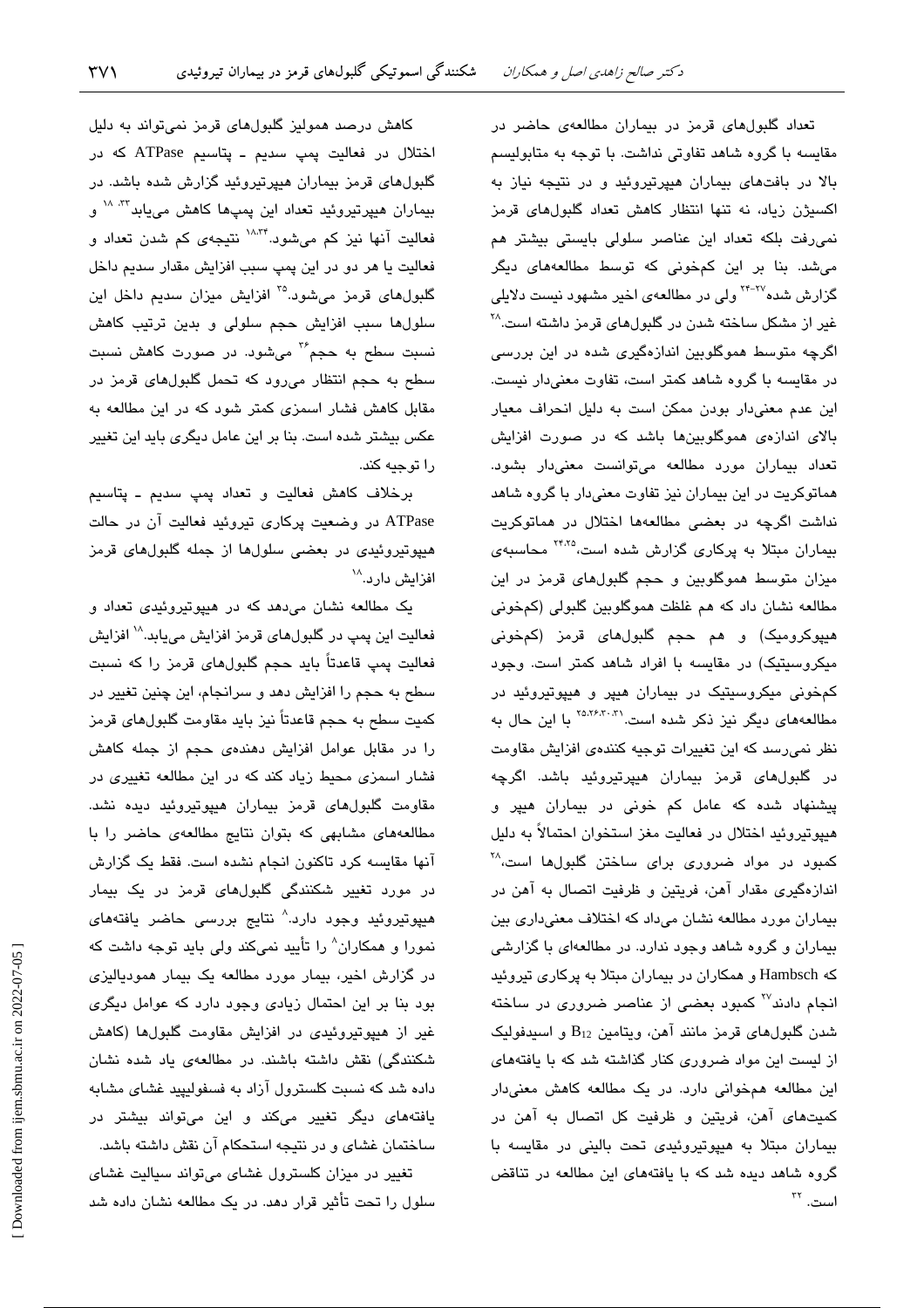که سیالیت غشای گلبولهای قرمز موشهای صحرابی هیپوتیروئید به علت تغییر در نسبت فسفاتیدیل کولین، اسفنگومیلین و فسفاتیدیل اتانول آمین کم میشود. یک مطالعه دیگر نیز پیشنهاد میکند تغییر غلظت کلسترول پلاسما در اثر هورمونهای تروئند به دلیل انتقال آن از پلاسما به غشا*ی* سلول یا برعکس است.<sup>۳۰</sup>

اگرچه تغییر در سیالیت غشای میتواند مقاومت آن را در مقابل استرسهای مکانیکی مانند عبور از مویرگها تحت تأثير قرار دهد، با توجه به نوع مطالعهى حاضر احتمال اين كه تغییر در سیالیت باعث افزایش مقاومت گلبولها در مقابل تغییر فشار اسمزی بشود کم است. البته این احتمال را نباید از نظر دور داشت که با تغییر در میزان کلسترول غشای (افزایش آن) نسبت کلسترول به فسفولیپید در غشای افزایش پیدا میکند که ممکن است به طور کلی از نظر ساختمانی موجب افزايش مقاومت غشاى شود. البته اين موضوع نياز به مطالعهى بيشتر دارد.

دلیل کاهش شکنندگی گلبولهای قرمز یا افزایش مقاومت این سلولها در مقابل کاهش فشار اسمزی ممکن است به دلیل تغییر در سایر اجزای سازندهی غشای گلبولهای قرمز باشد. غشای گلبولهای قرمز دارای کانالهای اختصاصی  $^{\text{IV}}$ برای عبور آب است که اگفاپورین ۱ نامیده میشود. اگفاپورین ۱، پروتئین تترامر غشایی است که به عنوان کانال عبور آب عمل میکند و هر گلبول قرمز دارای ۵۰-۴۰ هزار عدد از این کانالها است. <sup>۲۸</sup> نشان داده شده که ایزوفرم دیگری از این پروتئین (اگفاپورین ۲) که در غشای سلولهای جدار لولههای ادراری قرار دارد و در تنظیم فشار اسمزی ادرار و میزان دفع آب از طریق ادرار دخالت مستقیم دارد در حيوانات هيپوتيروئيد افزايش مىيابد.<sup>7۹</sup> در عين حال اين اثر به تطابق احتمالی مجاری لولههای ادراری به وازویرسین ترشح شده به دنبال کاهش غلظت هورمونهای تیروئید نسبت داده شده است. همچنان که اثر مستقیم هورمونهای

- 4. Ruso R, Olavarrieta ST, Suarez RM. Studies on the pathogenesis of the anemia of hypothyroidism. J Clin Endocrinol 1958; 18: 501-5.
- 5. Cline MJ, Berlin NI. Erythropoiesis and red cell survival in the hypothyroid dog. Am J Physiol 1963; 204: 415-8.
- Kiely JM, Purnell DC, Owen CA Jr. Erythrokinetics in 6. myxedema. Ann Intern Med 1967; 67: 533-8.
- Leone NT, Narasimhan P, Watson-Williams EJ.  $7<sup>7</sup>$ Hypothyroidism and atypical spherocytic hemolytic

تیروئید کاملاً رد نشده است. در صورتی که هورمونهای تیروئیدی با همین روند در سنتز یا احىاناً جایگىرى اگفایورین ۱ در غشای گلبولهای قرمز اثر داشته باشند میتوان کاهش تعداد این پروتئینها را در غشای گلبولهای قرمز بیماران هیپوتیروئید انتظار داشت که در این صورت منجر به کاهش نفوذیذیری غشا به آب و افزایش مقاومت گلبولهای قرمز در مقابل کاهش فشار اسمزی خواهد شد.

برای نشان دادن این اثر پیشنهاد می شود که با اعمال پرکاری تیروئید در مدل حیوانی مقاومت گلبولهای قرمز مطالعه شود و در صورت تأیید افزایش مقاومت، میزان اگفایورین ۱ غشای این سلولها مورد مطالعه متعاقب قرار گىرد.

با توجه به نتایج این بررسی به نظر نمی رسد هیپو و هیپرتیروئیدی از طریق تغییر در شکنندگی گلبولهای قرمز در مقابل تغییرات فشار اسمزی به کمخونی احتمالی در این بیماران کمک کند. برخلاف انتظار و تئوری مطرح شده در این مطالعه، مقاومت گلبولهای قرمز در بیماران میتلا به پرکاری تیروئید در مقایسه با افراد طبیعی افزایش نشان داد که بررسی علت این تغییر در مقاومت، مطالعه یا مطالعههای دیگری را میطلبد.

# سیاسگزاری

هزینهی انجام این مطالعه از طریق مرکز تحقیقات غدد درون ریز و متابولیسم دانشگاه علوم پزشکی و خدمات بهداشتی ـ درمانی شهید بهشتی تأمین شده است (طرح شماره ۰۹۳). نویسندگان از همکاری بیماران، افرادی که به عنوان شاهد داوطلب شدند، سرکار خانم فخیمی که در تابپ و تنظیم مقاله مجریان طرح را یاری کردند و سرکار خانم پادیاب که در انجام محاسبات آماری و رسم نمودار همکاری نمو دند قدر دانی مے نمائند.

### **References**

- 1. Utiger RD. Hypothyroidism. In: Degroot LJ, Besser GM, Cahill GF, Marshal JC, Nelson DH, Odell WD, Potts JT, Rubonsten A, Steinberge E, editors. Endocrinology. 2nd ed. Philadelphia: Saunders 1989. p. 703-732.
- 2. Brenner B, Fandrey J, Jelkmann W. Serum immunoreactive erythropoietin  $in$ hyper- and hypothyroidism: clinical observations related to cell culture studies. Eur J Haematol 1994; 53: 6-10.
- 3. Fein HG, Rivlin RS. Anemia in thyroid diseases. Med Clin North Am 1975; 59: 1133-45.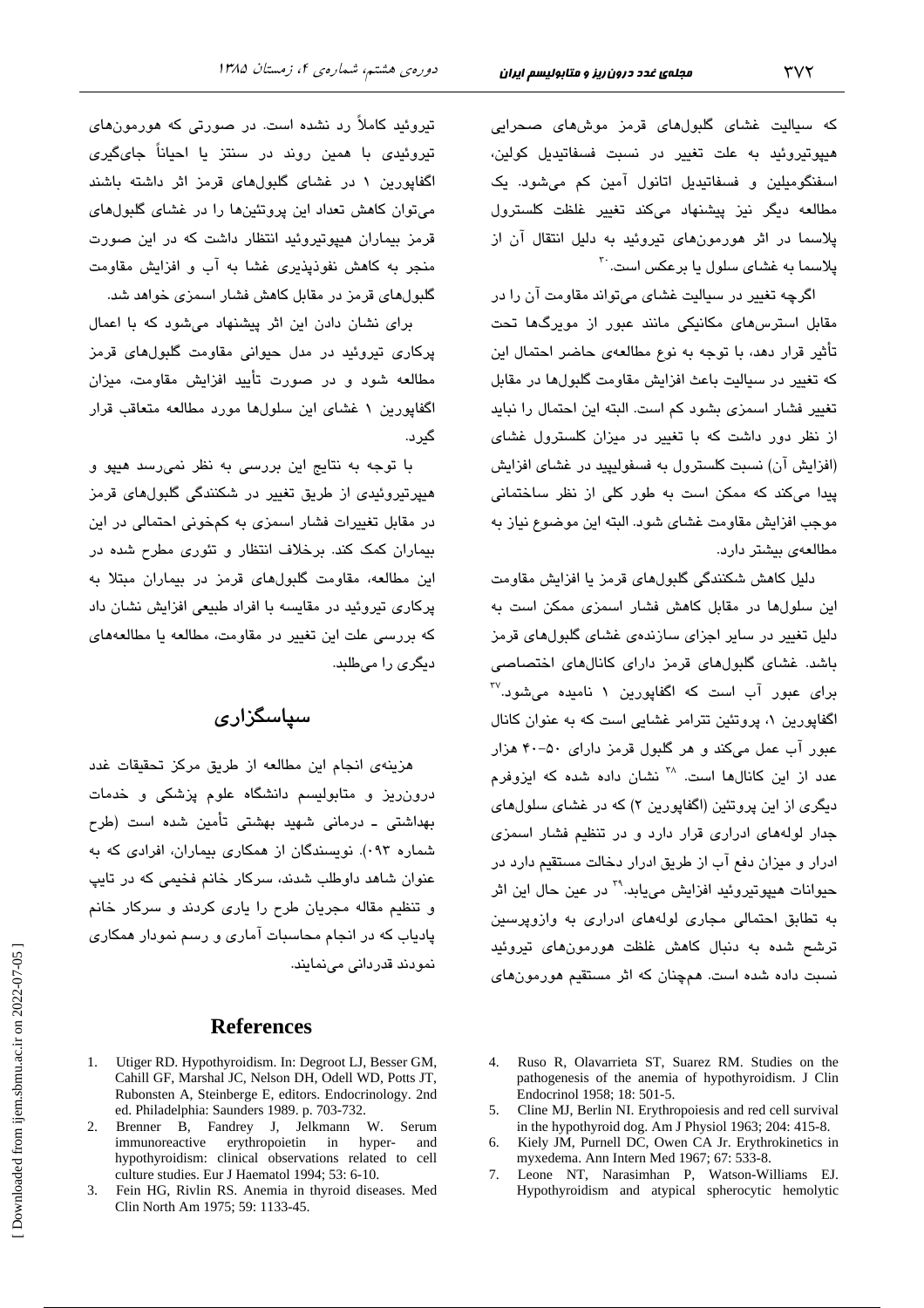anemia with high-sodium, low-potassium red cells. J Clin Endocrinol Metab 1971; 33: 548-50.

- 8. Nomura S, Eimoto T, Osawa G, Yawata Y, Horino M. Case report: hypothyroidism as a possible cause of an acquired reversible hemolytic anemia. Am J Med Sci 1991; 302: 23-7.
- 9. Justo Firvida E, Maceda Vilarino S, Lado Lado F, Devesa Barreira JR, San Miguel Hernandez A, Torreiro EG. Hyperthyroidism as a cause of chronic anemia. An Med Interna 1995; 12: 442-4.
- 10. Perlman JA, Sternthal PM. Effect of 131I on the anemia of hyperthyroidism. J Chronic Dis 1983; 36: 405-12.
- 11. Kubota K, Tamura J, Kurabayashi H, Shirakura T, Kobayashi I. Evaluation of increased serum ferritin levels in patients with hyperthyroidism. Clin Investi 1993; 72: 26-9.
- 12. Ogihara T, Katoh H, Yoshitake H, Iyori S, Saito I. Hyperthyroidism associated with autoimmune hemolytic anemia and periodic paralysis: a report of a case in which antihyperthyroid therapy alone was effective against hemolysis. Jpn J Med 1987; 26: 401-3.
- 13. Cole CH, Waddell RW. Alteration in intracellular sodium concentration and ouabain-sensitive ATPase in erythrocytes from hyperthyroid patients. J Clin Endocrinol Metab 1976; 42: 1056-63.
- 14. Smith EK, Samuel PD. Abnormalities in the sodium pump of erythrocytes from patients with hyperthyroidism. Clin Sci 1970; 38: 49-61.
- 15. Goolden AW, Bateman D, Torr S. Red cell sodium in hyperthyroidism. Br Med J 1971; 2: 552-4.
- 16. DeLuise M, Flier JS. Status of the red cell Na,K-pump in hyper- and hypothyroidism. Metabolism 1983; 32: 25- 30.
- 17. Arumanayagam M, MacDonald D, Cockram CS, Swaminathan R. Erythrocyte sodium fluxes, ouabain binding sites, and Na+,K(+)-ATPase activity in hyperthyroidism. Metabolism 1990; 39: 952-7.
- 18. Ogasawara H, Nishikawa M. Evaluation of peripheral metabolic status by determination of Na-K ATPase pump activity in circulating erythrocytes in patients with thyroid diseases and nonthyroidal illnesses. Endocr J 1993; 40: 27-33.
- 19. De Riva C, Vircici F. Impaired Na+,K+ATPase activity in red blood cells in euthyroid women treated with levothyroxine after total thyroidectomy for Graves' disease. Metabolism 1998; 47: 1194-8.
- 20. Brasitus TA, Dudeja PK. Effect of hypothyroidism on the lipid composition and fluidity of rat colonic apical plasma membranes. Biochim Biophys Acta 1988; 939: 189-96.
- 21. Tacconi MT, Cizza G, Fumagalli G, Sarzi Sartori P, Salmona M. Effect of hypothyroidism induced in adult rats on brain membrane fluidity and lipid content and composition. Res Commun Chem Pathol Pharmacol 1991; 71: 85-103.
- 22. Ruggiero FM, Cafagna F, Quagliariello E. Exchange of free cholesterol between plasma and erythrocytes from hyperthyroid and hypothyroid rats in vitro. Lipids 1990; 25: 529-33.
- 23. Engesaeter LB, Asserson O, Molster A, Gjerdet NR, Langeland N. Stability of femoral neck osteotomies fixed

by von Bahr screws or by compression hip screw. Eur Surg Res 1984; 16 :37-40.

- 24. Jyo-Oshiro Y, Nomura S, Fukushima T, Tamai H, Fueki H, Osawa G. Primary hyperthyroidism induced erythropoietin-resistant anemia. Intern Med 1997; 36: 903-5.
- 25. Nightingale S, Vitek PJ, Himsworth RL. The haematology of hyperthyroidism. Q J Med 1978; 47: 35- 47.
- 26. Reddy J, Brownlie BE, Heaton DC, Hamer JW, Turner JG. The peripheral blood picture in thyrotoxicosis. N Z Med J 1981; 93: 143-5.
- 27. Hambsch K, Fischer H, Langpeter D, Muller P. Hyperthyroidism and anemia. Z Gesamte Inn Med 1981; 36: 203-8.
- 28. Das KC, Mukherjee M, Sarkar TK, Dash RJ, Rastogi GK. Erythropoiesis and erythropoietin in hypo- and hyperthyroidism. J Clin Endocrinol Metab 1975; 40: 211-20.
- 29. Justo Firvida E, Maceda Vilarino S, Lado Lado F, Devesa Barreira JR, San Miguel Hernandez A, Torreiro EG. Hyperthyroidism as a cause of chronic anemia. An Med Interna 1995; 12: 442-4.
- 30. Ruggiero FM, Cafagna F, Quagliariello E. Exchange of free cholesterol between plasma and erythrocytes from hyperthyroid and hypothyroid rats in vitro. Lipids 1990; 25: 529-33.
- 31. Fein HG, Rivlin RS. Anemia in thyroid diseases. Med Clin North Am 1975; 59: 1133-45.
- 32. Duntas LH, Papanastasiou L, Mantzou E, Koutras DA. Incidence of sideropenia and effects of iron repletion treatment in women with subclinical hypothyroidism. Exp Clin Endocrinol Diabetes 1999; 107: 356-60.
- 33. Arumanayagam M, MacDonald D, Cockram CS, Swaminathan R. Erythrocyte sodium fluxes, ouabain binding sites, and  $Na+$ , $K$ (+)-ATPase activity in hyperthyroidism. Metabolism 1990; 39: 952-7.
- 34. De Riva C, Vircici F. Impaired Na+,K+ATPase activity in red blood cells in euthyroid women treated with levothyroxine after total thyroidectomy for Graves' disease. Metabolism 1998; 47: 1194-8.
- 35. De Riva C, Virgili F, Frigato F. Increased sodium influx and calcium uptake in erythrocytes in hyperthyroidism: role of abnormal membrane lipid levels. Metabolism 1996; 45: 707-11.
- 36. Hoffman JF. On red blood cells, hemolysis and resealed ghosts. Adv Exp Med Biol 1992; 326: 1-15.
- 37. Zeidel ML, Ambudkar SV, Smith BL, Agre P. Reconstitution of functional water channels in liposomes containing purified red cell CHIP28 protein. Biochemistry 1992; 31: 7436-40.
- 38. Smith BL, Agre P. Erythrocyte Mr 28,000 transmembrane protein exists as a multisubunit oligomer similar to channel proteins. J Biol Chem 1991; 266: 6407.
- 39. Schmitt R, Klussmann E, Kahl T, Ellison DH, Bachmann S. Renal expression of sodium transporters and aquaporin-2 in hypothyroid rats. Am J Physiol Renal Physiol 2003; 284: F1097-104.